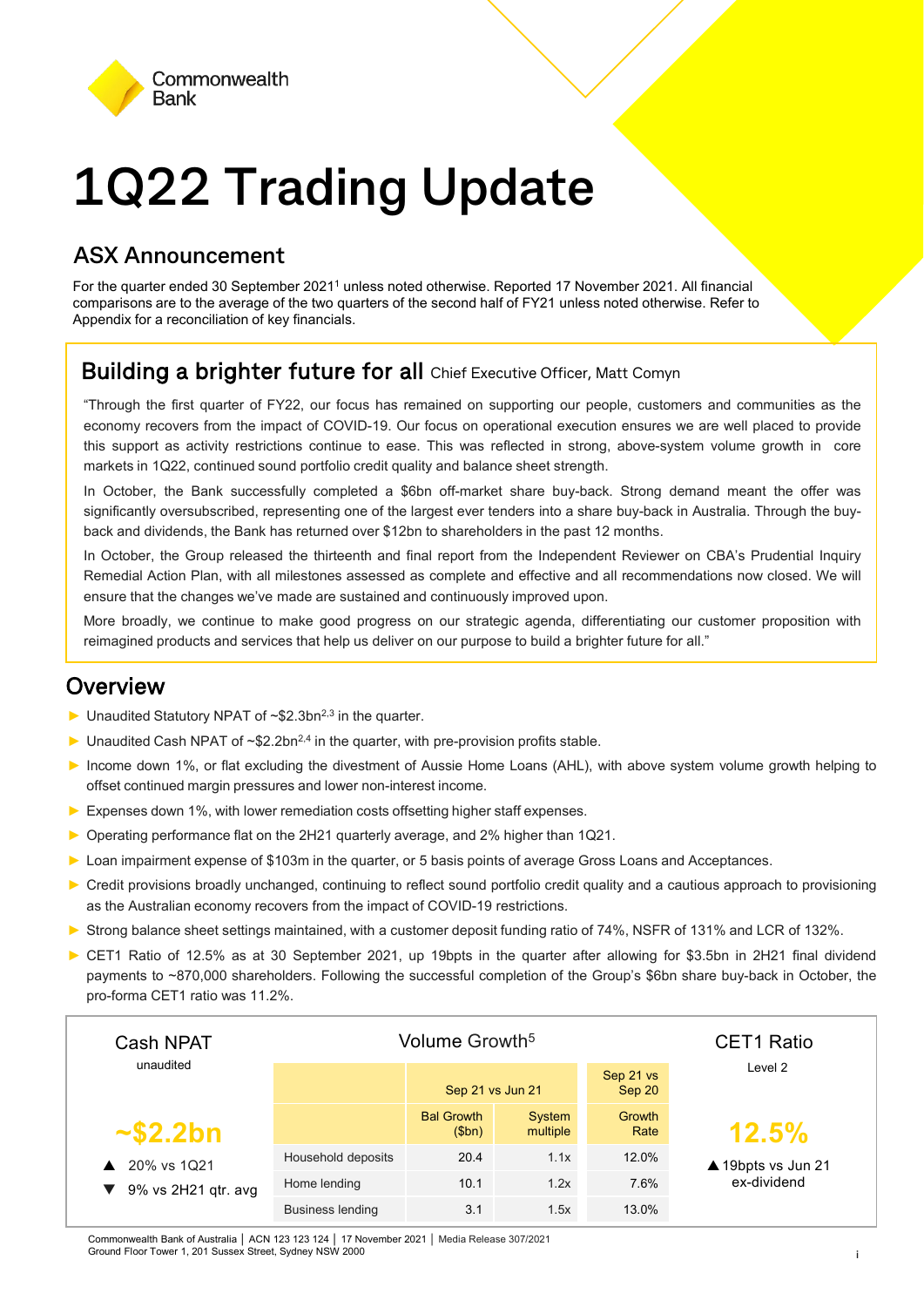#### Household deposits Home lending **Business** lending  $2,717$  +3% 167 (69%) 2,884 4.734 +1% 1,364 (8%) 6.098 2H21 Qtr Avg 1Q22 3,153 3,214 **Operating performance** Operating expenses \$m Operating performance \$m Net interest income Noninterest income \$m Operating income Divestment of AHL Lower net profits from minority investments Lower retail banking and merchant fees due to COVID-19 related restrictions • +6.5% AIEA growth (~3% ex growth in liquids) • 1.5 additional days Partly offset by NIM compression • Higher staff costs (impact of lower annual leave usage due to COVID-19 and higher Sep 21 vs Jun 21 Australian volume growth5 +\$20.4bn +\$3.1bn +\$10.1bn 1.5x system 1.1x system 1.2x system  $(1\%)$ (1%) Excluding remediation Remediation costs • Lower remediation costs Flat Operating income less operating expenses +2%

2H21 Qtr Avg 1Q22 1Q21 2H21 Qtr Avg 1Q22 • Operating income reduced by 1% in the quarter, with net interest income (NII) growing 1%, offset by lower non-interest income. The Bank's franchise strength and focus on operational execution continued to underpin above system growth in core markets, with total lending growth of \$17bn in the quarter. In home lending, the Bank recorded volume growth of \$10.1bn,

FTEs)

• 1.5 additional days

- driven by strong proprietary fundings and continued customer demand for fixed rate loans. Domestic business lending has grown by 13% over the past 12 months and continued to grow above system in the quarter on stable margins, with diversified growth across multiple sectors. Household deposits grew by over \$20bn in the quarter. The combined benefit of strong volume growth and 1.5 additional days was partly offset by lower net interest margin in the quarter.
- The Group's net interest margin was considerably lower in the quarter. Drivers of the decline were consistent with those indicated at the Group's FY21 results in August, including higher liquid asset balances (contributing ~3.5% of the Average Interest Earning Assets (AIEA) growth but with minimal impact to NII), home loan price competition and switching to lower margin fixed rate loans, as well as the continued impact of a low interest rate environment.
- Non-interest income was 8% lower, primarily driven by the divestment of AHL, the non-recurrence of gains on minority investments from the reversal of an historical impairment in 2H21, and reduced retail banking volume related fee and merchant income due to the impact of COVID-19 related restrictions in NSW and Victoria. Insurance income was higher in the quarter due to lower weather related claims, but is expected to reduce in 2Q22 due to East Coast/SA/TAS hail and storm related event claims in October 2021.
- Operating expenses reduced by 1%, driven by lower remediation costs. Excluding remediation costs, expenses were 3% higher, mainly due to higher staff costs from lower annual leave usage during COVID-19 related lockdowns, increased staffing levels in response to higher volumes and to help deliver on strategic priorities, as well as 1.5 additional days in the quarter.
- Cash net profit after tax (NPAT) in the quarter was approximately \$2.2bn, which is higher than for the same period last year, but lower than the 2H21 average, which benefited from the release of collective provisions.



costs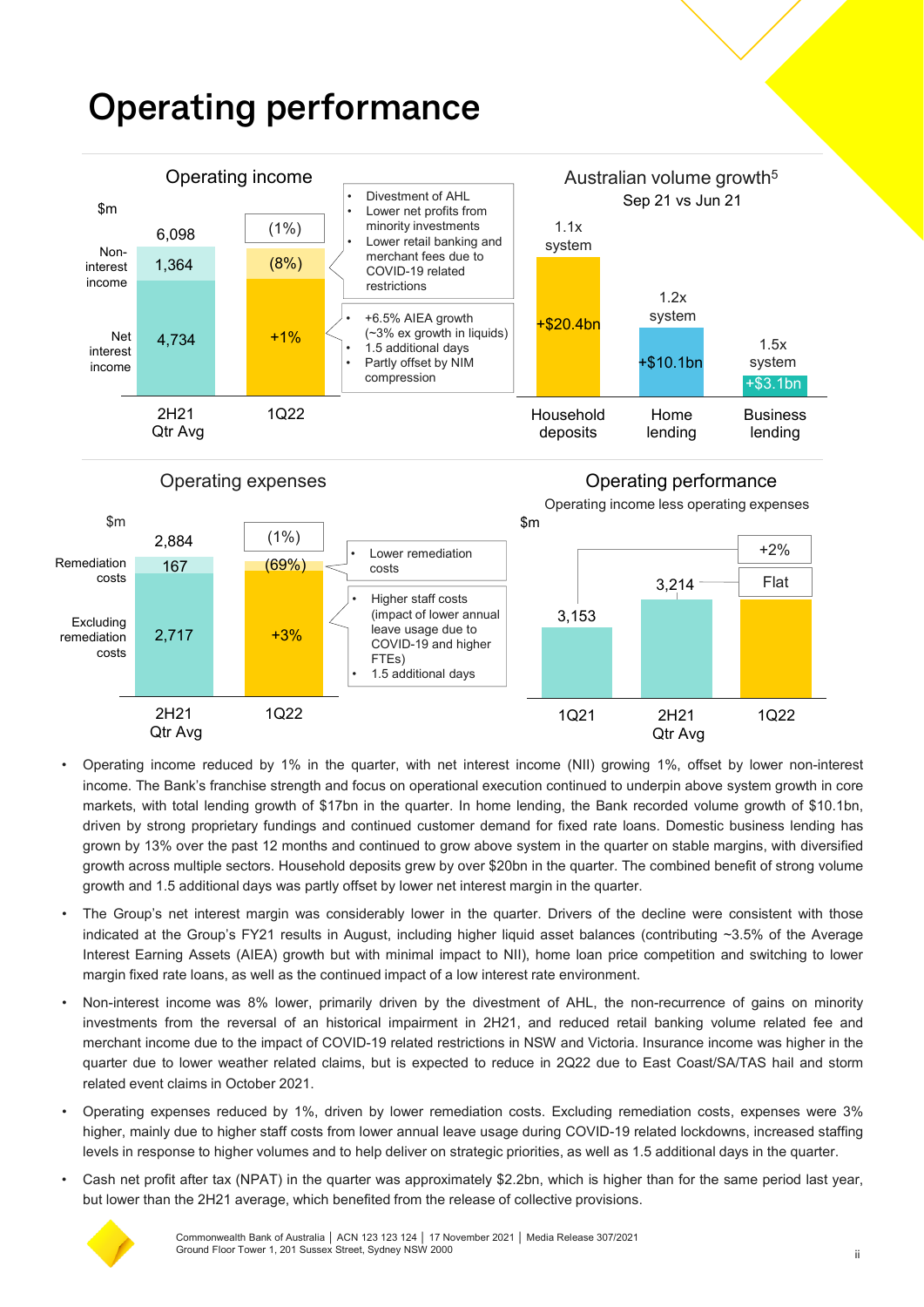### **Provisions and credit quality**





- Loan impairment expense of \$103m in the September quarter equated to 5 basis points of average Gross Loans and Acceptances. Following provision releases in 2H21, total credit provisions were broadly unchanged in the quarter at \$6.2bn, and continued to reflect both sound portfolio credit quality and a cautious approach to provisioning as the economy recovers from the activity restrictions introduced to manage the health outcomes from COVID-19.
- Consumer arrears were lower in the quarter, with unsecured arrears influenced by reduced spending, strong origination quality and favourable seasonal movements. Lower home loan arrears reflect sound portfolio credit quality, as well as the impact of new temporary loan repayment deferral arrangements introduced from June 2021 for a small number of customers (~10,000 facilities, or ~1% of the total home loan portfolio). As the NSW and Victorian economies re-open and spend resumes, a modest uptick in arrears is anticipated.
- Troublesome and Impaired Assets (TIA) were lower at \$7.1bn or 0.55% of Total Committed Exposures (TCE), with reductions driven by larger single name exposures across sectors.

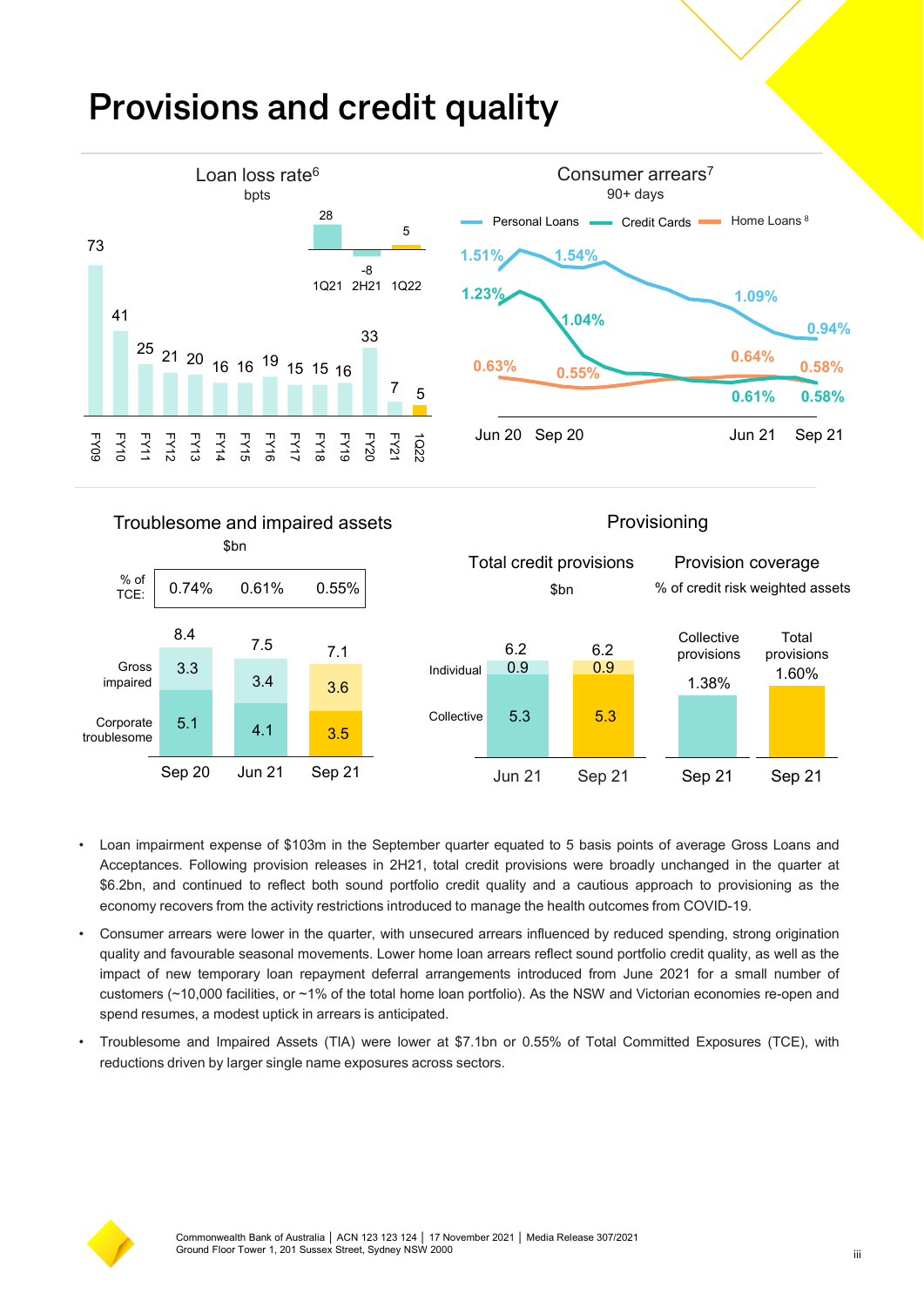### **Funding and liquidity**



- Balance sheet strength was maintained in the quarter, highlighted by strong deposit funding (74%), underpinned by the Bank's franchise strength in stable household deposits (+\$20.4bn this quarter).
- The Bank remains well positioned from a wholesale funding perspective, with 70% of wholesale funding long term and a weighted average tenor of 5.0 years. Good progress has been made on FY22 funding requirements, with A\$14.6bn of long term wholesale funding issued to 31 October 2021 across multiple markets and products.
- The Bank's Net Stable Funding Ratio (NSFR) and Liquidity Coverage Ratio (LCR) remained well above regulatory minimums.
- The Bank's Term Funding Facility (TFF) was fully drawn as at June 2021, with maturities commencing from June 2023. In September 2021, APRA announced a sector-wide phased reduction in usage of the Committed Liquidity Facility (CLF) to zero by the end of 2022. The Bank is well placed to manage the liquidity and funding impacts of both these changes.

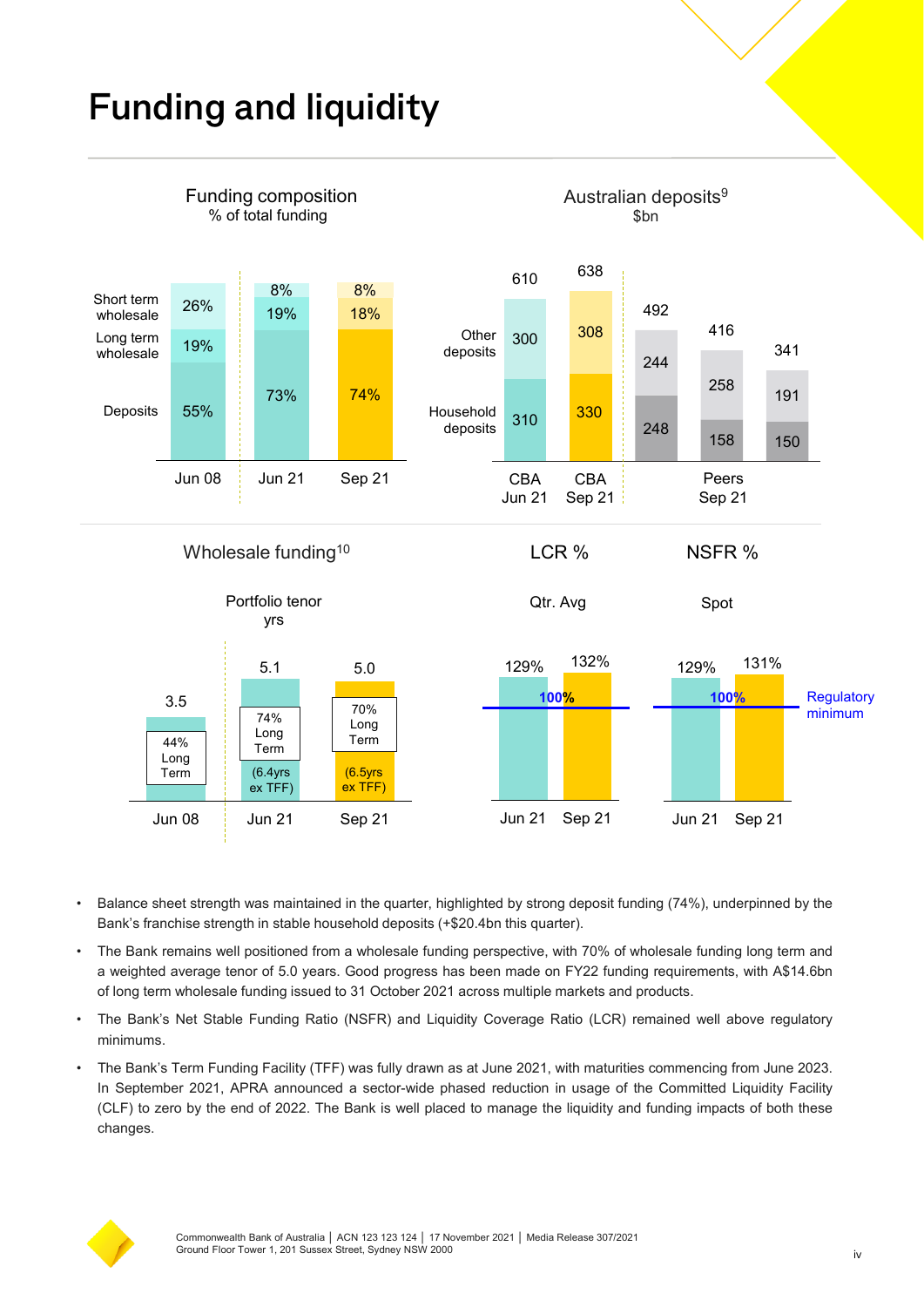## **Capital**

#### **CET1 %**

Movement in bpts



- The Group retains a strong capital position, with a CET1 (Level 2) ratio of 12.5% as at 30 September 2021, up 19bpts in the quarter after allowing for the impact of the 2H21 final dividend (-79bpts).
- In the quarter, capital generated from earnings (+47bpts), was partly offset by the impact of higher Risk Weighted Assets (-19bpts) and other regulatory adjustments (-9bpts). Excluding the impact of FX movements, Credit RWA consumed \$3.7bn (-11bpts) of CET1 capital in the quarter, primarily related to volume growth in mortgages, corporate and specialised lending exposures, partly offset by improvements in credit quality. Higher IRRBB RWA (+\$3.1bn, -9bpts) reflected changes in interest rate risk management positions and a reduction in embedded gains due to increased longer term interest rates. The significant increase in 2 and 3 year swap rates since 30 September 2021 has resulted in a further increase in IRRBB RWAs related to equity hedges with an investment term of 3 years.
- In October 2021, the Group successfully completed a \$6bn off-market buy-back resulting in a 30 September 2021 proforma CET1 ratio of 11.2%, well above regulatory minimums. Strong demand meant the offer was significantly oversubscribed.
- The Group's previously announced divestments of Colonial First State (CFS) and CommInsure General Insurance are expected to collectively provide an uplift to Level 2 CET1 of approximately 39-49bpts. The Bank expects the sale of a 55% interest in CFS to be completed at the end of calendar year 2021 and the divestment of CommInsure General Insurance to be completed in the second half of calendar year 2022, subject to regulatory approvals.
- CBA's Level 2 Tier 1 and Total Capital ratios were 15.1% and 19.7% respectively as at 30 September 2021. In October 2021, the Bank redeemed AUD1.45bn CommBank PERLS VIII Capital Notes, a Basel III compliant Additional Tier 1 instrument, and a USD750m Basel III compliant Tier 2 instrument, compressing Tier 1 and Total Capital ratios by 32bpts and 54bpts respectively.

### Appendix

| Key financials reconciliation                 | 2H <sub>21</sub><br>\$m | 2H <sub>21</sub><br>Qtr Avg<br>\$m | Movement<br>1022 vs<br>1Q21 | Movement<br>1022 vs<br>2H21 Qtr Avg |
|-----------------------------------------------|-------------------------|------------------------------------|-----------------------------|-------------------------------------|
| Operating Income                              | 12.195                  | 6.098                              | 3%                          | (1%)                                |
| Operating Expenses ex. Remediation costs      | 5.435                   | 2.717                              | 4%                          | 3%                                  |
| Remediation Costs <sup>16</sup>               | 333                     | 167                                |                             |                                     |
| <b>Total Operating Expenses</b>               | 5,768                   | 2,884                              | 4%                          | (1%)                                |
| <b>Operating Performance</b>                  | 6.427                   | 3.214                              | 2%                          | Flat                                |
| Loan Impairment Expense                       | (328)                   | (164)                              | Favourable                  | Unfavourable                        |
| Reported Cash NPAT from continuing operations | 4,785                   | 2,393                              | 20%                         | $(9\%)$                             |